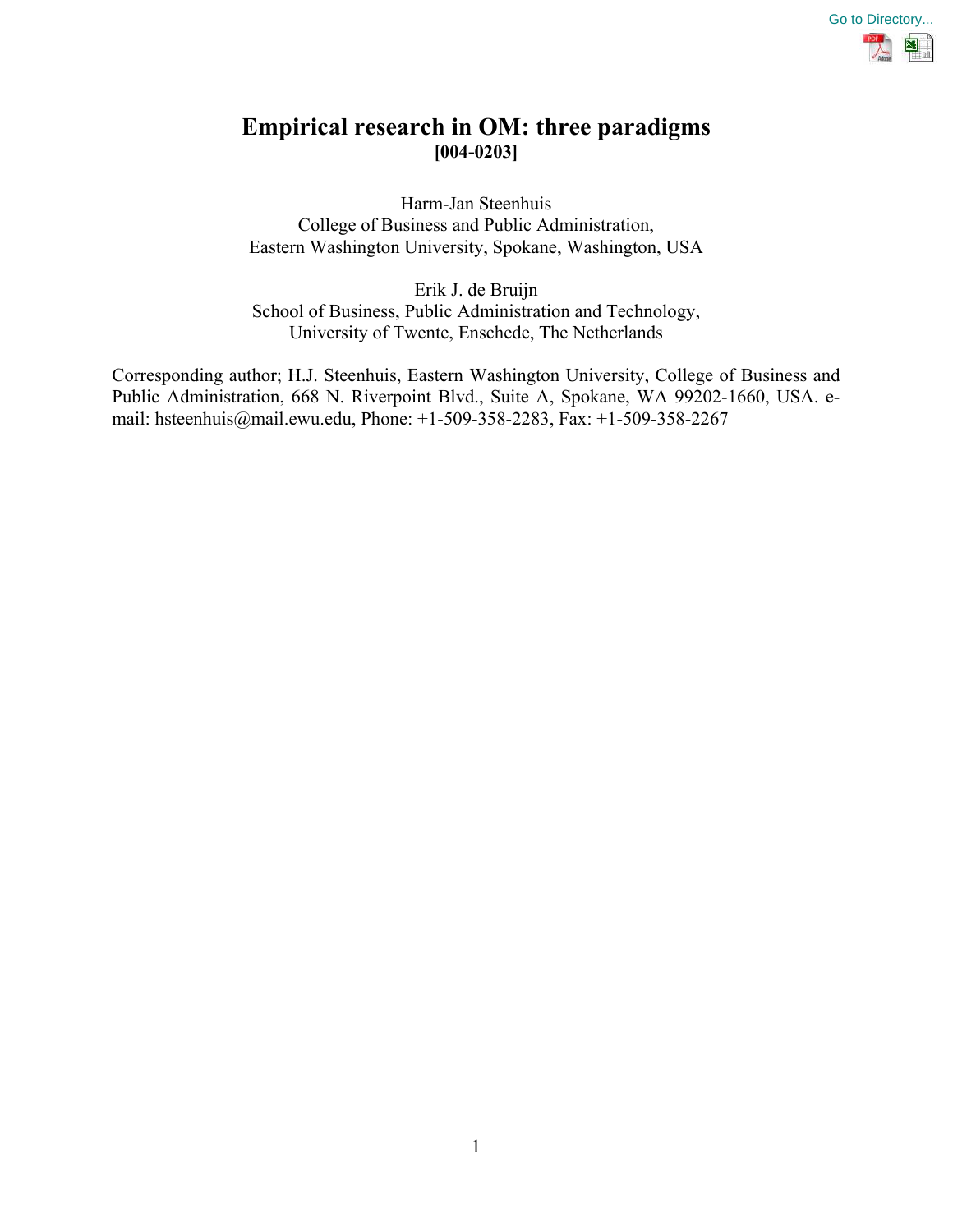

## **Abstract**

Over the past 20 years, several articles have appeared in the operations management literature that have suggested that the link between operations management academics and operations management practitioners has been weakened. It has been suggested that to improve this link, more empirical research is required. However, there are different methods for conducting empirical research. In this paper we discuss three different paradigms for empirical research in operations management: the positivist  $\&$  postpositivist paradigm, mostly aligned with surveys; the interpretivist paradigm, mostly aligned with in-depth case studies; and the design paradigm, mostly aligned with solving practical problems. We discuss the different objectives and the different evaluation criteria for studies in each paradigm. We conclude that although the (post)positivist paradigm is probably the most interesting for the development of science due to the ability to generalize, the design paradigm is likely the most relevant for making the connecting with practitioners.

**Keywords:** empirical research, survey, case study

## **1. INTRODUCTION**

Andrew and Johnson (1982: 144) describe how Operations Research, and its quantitative and modeling oriented approach, became important on the academic side of Operations Management but they note that "The models offered by academics did little to provide pragmatic answers". Meredith et al. (1989) make similar observations about the disconnect between Operations Management academics and practitioners. They note (Meredith et al., 1989: 299) "Our point is not that OR/MS methodology is inappropriate for research in operations […] but that is should not be the only methodology." Several authors have made a call for more empirical research, see Saladin (1985), Meredith et al. (1989), Flynn et al. (1990), Swamidass (1991) and Wacker (1998). They explain how operations management has been aligned more with operations research and modeling approaches and how the operations management community has tended to view empirical research as less esteemed than research based on mathematical modeling.

There are different types of empirical research. For example, Meredith (1998) argued for case and field research whereas Meredith, Raturi, Amoako-Gyampah and Kaplan (1989) distinguish the direct observational methodologies such as case studies, from methodologies that rely on determining people's perceptions.

In this paper, we will look at empirical research for Operations Management from an overview perspective, with two purposes. 1) To describe different scientific paradigms in order to create awareness about different methods of conducting empirical research. 2) To describe the objectives and the appropriate methods for evaluating the research results within these paradigms. This issue is particularly important since although the number of OM empirical research articles has been rising over the last 10-15 years (Scudder and Hill, 1998: 100), compared to modeling and simulation approaches, empirical research is still underrepresented in U.S. top-ranked Operations Management journals, see (Pannirselvam et al., 1999).

## **2. PARADIGMS**

When looking at methodological approaches, it is informative to look at the paradigms that form the foundations of the different approaches. In the following we distinguish three empirically oriented approaches: positivist & postpositivist, interpretivist and design sciences.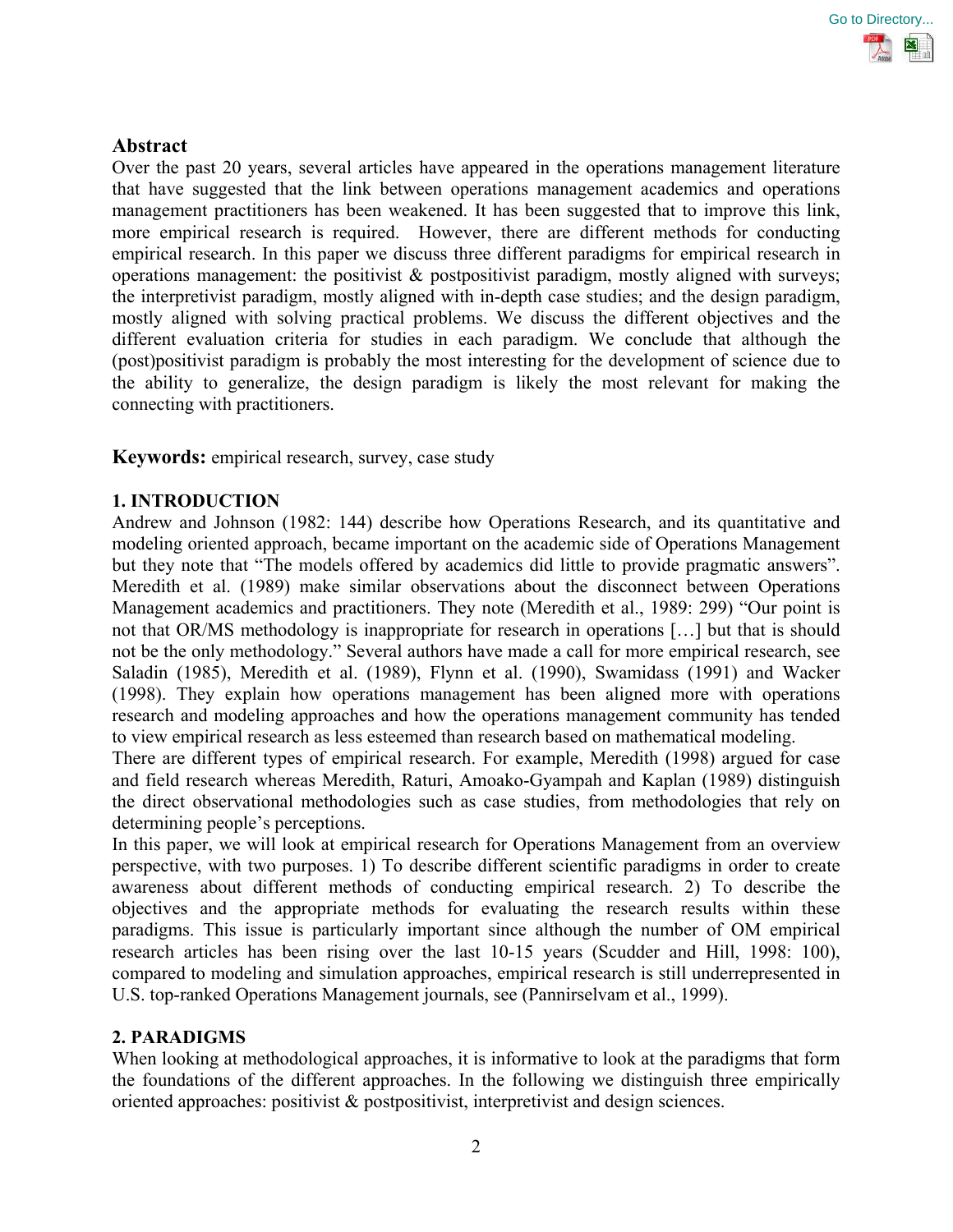

#### **2.1 Positivist and postpositivist viewpoint**

Denzin and Lincoln (1994: 99) provide a useful insight into paradigms by distinguishing ontology, epistemology and methodology. Ontology deals with the nature of reality, epistemology deals with the relationship between researcher and research object and methodology deals with how we gain knowledge about the world. These three are, obviously, related. For positivist and postpositivist oriented researchers, the ontological viewpoint is that an apprehendable reality exists that is driven by immutable natural laws and mechanism. The researcher and research object are considered independent of each other and logically aligned with this, the preferred methodological choice is one of experimentation, manipulation and the testing of hypothesis (Guba and Lincoln, 1994: 109). The positivist and postpostivist approach can also be viewed as nomothetic, i.e. it emphasizes quantitative analysis of a few aspects across large samples in order to test hypotheses and make statistical generalizations. This is also known as the context of justification. It involves moving from general explanations to specific data. This is oriented towards the last phases of the empirical cycle as provided by De Groot (1969), see figure 1.





With regard to empirical research in operations management the approach that falls under this category is that of survey research. Survey research often involves large samples, statistical generalizations and the researcher and respondent are considered independent. In many instances surveys are oriented towards hypothesis testing through statistical correlations. Using surveys for descriptive statistics purposes is also possible.

#### *2.1.1 Goals*

In this type of research, the goal is to have objective and generalizable results. This goal is achieved by using as much as possible objective or un-biased surveys. The surveys are sent to a representative sample of the population and, for hypothesis testing, established data analysis tools (statistical techniques) are used to be able to draw scientific conclusions.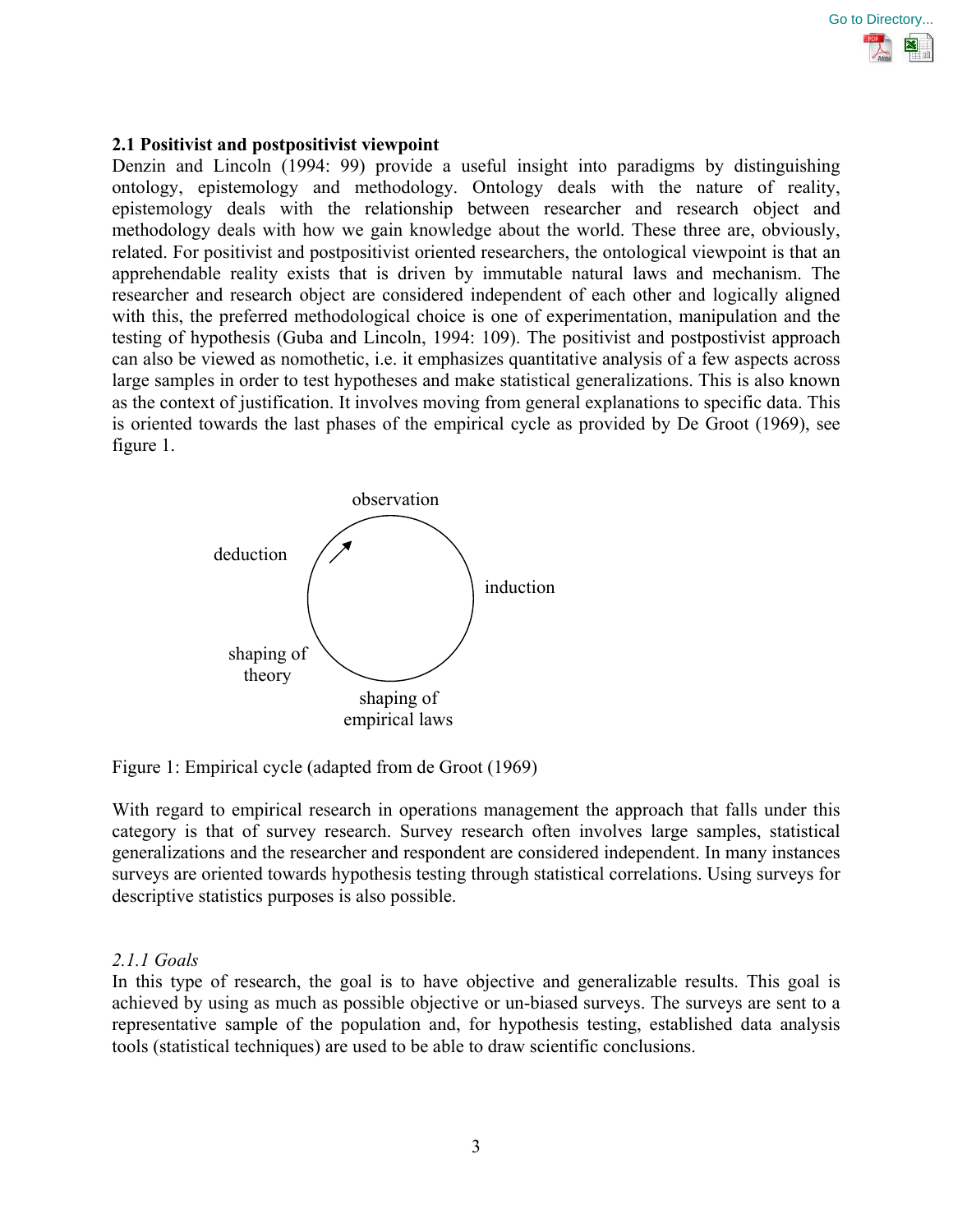

## *2.1.2 Evaluation criteria*

Research within this paradigm, according to what it is trying to accomplish, should be evaluated based upon the objectiveness and generalizability of the results. This means that, in essence, evaluation is concerned with: the objectivity of the survey instrument, an appropriate selection (sampling) of the respondents, and the correct application of statistical methods to determine significance of the findings.

In the literature the criteria for objectivity of the survey instrument are known as validity and reliability. Validity measures two things. First, does the item or scale truly measure what it is supposed to measure? Second, does it measure nothing else? (Flynn et al., 1990: 266). In particular construct validity measures whether a scale is an appropriate operational definition of an abstract variable or a construct (Flynn et al., 1990: 266). Internal validity Reliability measures the extent to which a questionnaire, summated scale or item which is repeatedly administered to the same people will yield the same results. Thus, it measures the ability to replicate the study (Flynn et al, 1990: 265). Flynn et al. (1990) provide several measures that allow the evaluation of validity and reliability.

The sample should be selected as randomly as possible, in order to help control against bias (Flynn et al., 1990: 260). This refers to external validity, or, establishing the domain to which a study's findings can be generalized (Yin, 1994: 33). The conclusions that can be drawn depend very much on the sample characteristics. For instance, findings can not be generalized across industries if the survey was only administered in one industry.

As an example, Flynn et al., (1990) provide an overview of statistical tools for data analysis purposes, more detailed information can be found in books dealing with statistics.

In conclusion, this type of research is much different than the modeling oriented research and should be evaluated differently. Where modeling oriented research is primarily concerned with mathematical reasoning, positivist & postpositivist oriented empirical research is concerned with reaching objective and generalizable results. The main criteria for the data collection are validity and reliability. The data analysis should be evaluated based upon the appropriateness of the statistical methods that are applied.

## **2.2 Interpretivism viewpoint**

Another approach is interpretivism. The main difference between this approach and the positivist and postpositivist approach concerns the viewpoint on epistemology. The interpretivist viewpoint is that the researcher and research object can not be separated because of the interaction with humans such as for example in business studies. This means that objectivity does not have the same meaning as in positivist/post-positivist studies. In order to understand the world of meaning, one has to interpret it. Instruments like surveys do not fit this viewpoint because surveys only give a glimpse and do not allow interpretation based on a complex context. For interpretivist studies, it is essential that the 'story' is being told so that the correct interpretations can be made. This leads to idiographic research. Idiographic research concerns understanding, by doing in-depth research on a few cases.

#### *2.2.1 Goal*

The aim of idiographic researchers is to provide rich descriptions and/or to make theoretical generalizations. This research does not have the same emphasis on objectivity and generalizability as positivist and postpositivist research. Instead, it is much more focused on 'telling a story' where the main goal is to provide rich information. This type of research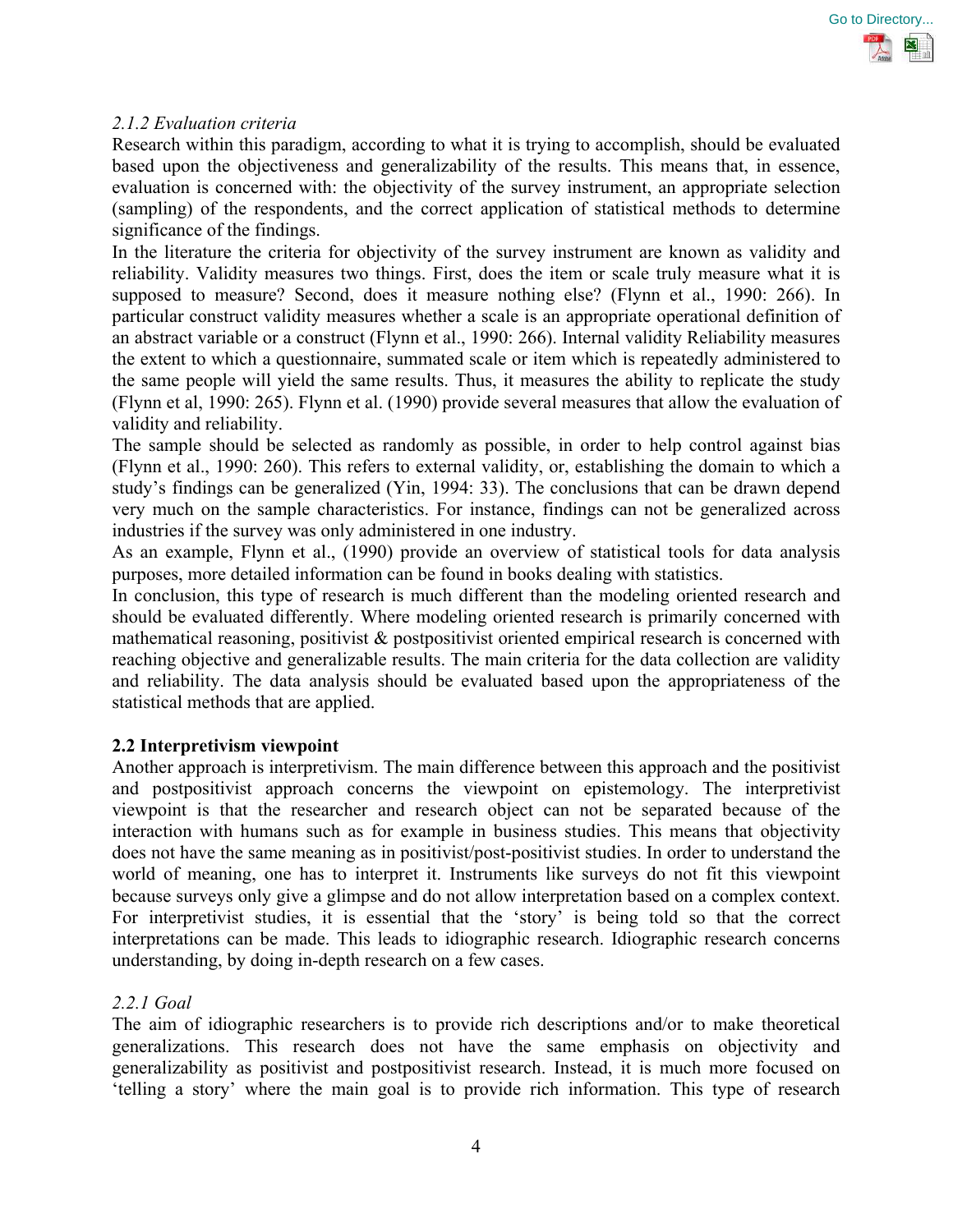

concerns the context of discovery rather than the context of justification. It deals more with the beginning phases of the empirical cycle. Another way of viewing it is that this type of research 'builds' theories whereas the (post)positivist approach tests theories. Interpretivist studies can therefore be expected to end with hypotheses rather than to test these hypotheses.

## *2.2.2 Evaluation criteria*

The criteria for interpretivist oriented research are not well established. It is fairly obvious that the criteria for (post)positivist studies can not be fully applied. For example external validity is inappropriate since idiographic research typically involves only a few cases. Reliability is also inappropriate since it is difficult if not impossible for another person to conduct the same case study again. Janesick (1994: 217) points out "[T]he value of the case study is its uniqueness; consequently, reliability in the traditional sense of replicability is pointless here".

The issue can be viewed as concerning a level of confidence in the findings. In positivist and postpositivist studies, this confidence is established through validity and reliability because the goals of these studies include objectivity and generalizability. The goal of interpretivist oriented research is to provide rich, in-depth descriptions that provide meaningful insights that can subsequently be tested more widely (for example through surveys).

A main concern in this type of study is that the researcher and research object can not be separated and therefore objectivity is not achieved by a separation of researcher and research object or respondent. The key here is that the goal is a 'correct' interpretation. This can be evaluated by looking at trustworthiness, authenticity (Denzin and Lincoln, 1994: 100) and credibility (Janesick, 1994: 216). Similar to the positivist and postpositivist approach data from only one respondent or one informant is deemed insufficient. However, where positivist and postpositivist approaches focus on reaching objectivity by removing the researcher from the respondent and providing an un-biased research instrument, e.g. a survey, the interpretivist approach is to immerse in the situation and to collect information from a wide variety of angles to find the 'common denominator'. This technique, known as triangulation (see for example Jick, 1979), increases the confidence in the findings. There are several different methods of triangulation. Janesick (1994: 214) mentions: data triangulation (use of a variety of data sources), investigator triangulation (use of different researchers), theory triangulation (use of multiple perspective to interpret a single set of data), methodological triangulation (use of multiple methods to study a single problem) and interdisciplinary triangulation (use of different disciplines). Furthermore, Janesick (1994: 214) points out that "[T]he researcher should describe his or her role thoroughly, so that he reader understands the relationship between the researcher and participants."

Related issues to the 'quality of the data' are issues of sampling (where data is collected) and data analysis techniques. The issue of sampling, for example for multiple case studies, is quite different than for positivist and postpositivist research because in interpretivist studies the concern isn't generalizability but to achieve meaningful and in-depth insight. Therefore, rather than trying to create an unbiased sample to allow statistical generalizations, the strategy is the opposite, i.e. specific cases are selected that are expected to increase understanding or expand theories, i.e. analytic generalization (Yin, 1994). This method of sampling is known as theoretical sampling, see for example Glaser (1978), Eisenhardt (1989) and Glaser (1992).

The emphasis in data-analysis is also different than in positivist and postpositivist studies. First, data-analysis occurs typically after data-collection in positivist and postpositivist studies but data-analysis and data-collection are more simultaneous activities in interpretivist studies. This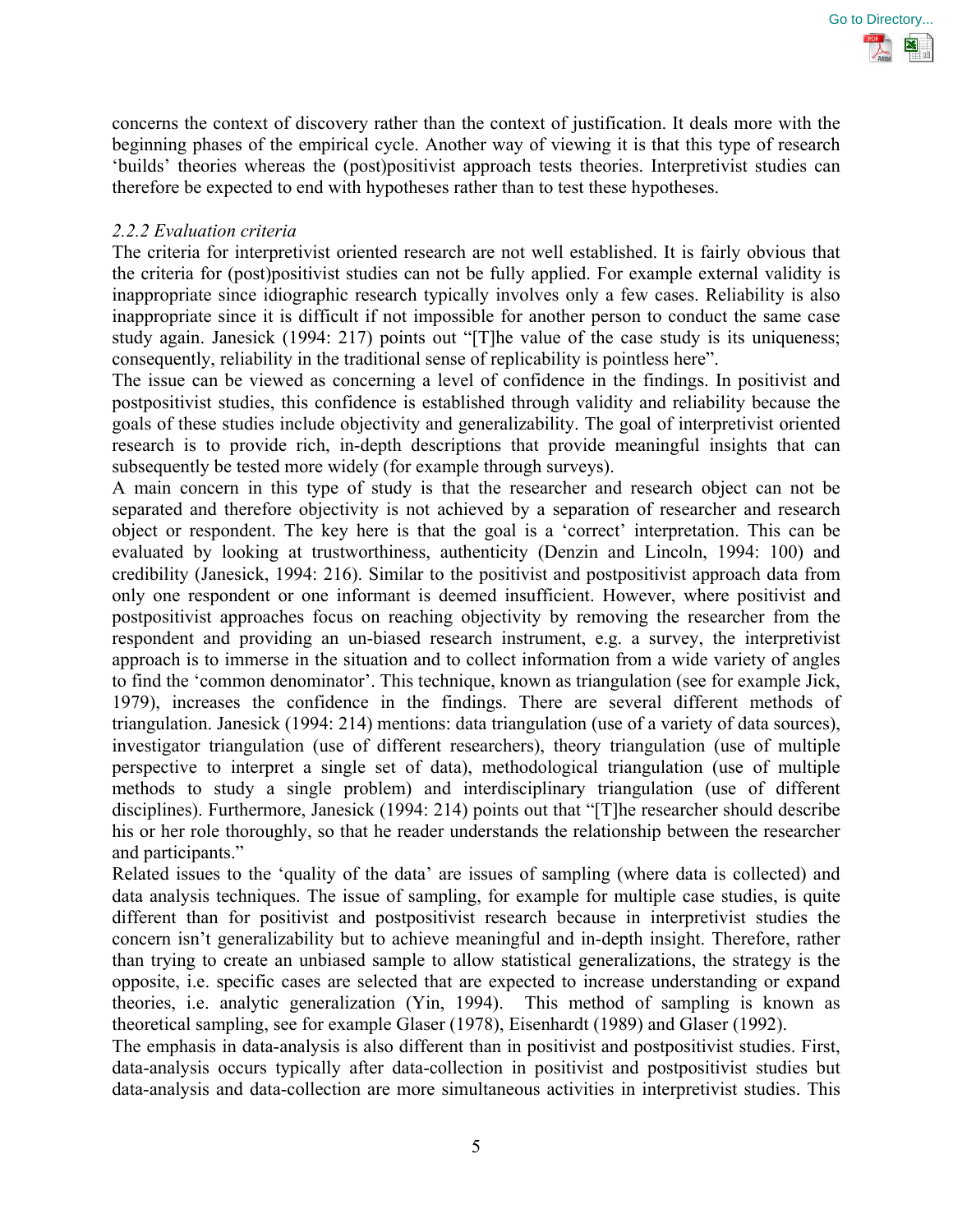

goes back to the method of theoretical sampling. Also, positivist and postpositivist studies are concerned with significance levels and bias, interpretivist studies do not share this concern. Dataanalysis in interpretivist are concerned with how the data should be interpreted to create new insights. There are many different ways in which, in particular qualitative data, can be analyzed for this purpose. One of the first steps is to code the data. The code conceptualizes the underlying pattern of a set of empirical indicators within data (Glaser, 1992: 55). With codes in place one can look for relationships between concepts. For example Miles and Huberman (1994) provide a range of techniques for these types of analysis.

To summarize; interpretivist studies should not be evaluated on the same criteria as positivist or postpositivist studies because the goals are different. Interpretivist studies should foremost be evaluated based on whether the interpretation provided is credible. This requires that interpretivist publications contain (aside from the final result, i.e. hypothesis), detailed information on the role of the researcher and on the data collection and data analysis techniques. It should be noted that data collection and data analysis can not be strictly separated in this type of research.

### **2.3 Design viewpoint**

A third empirical approach is that of viewing business research as a design science, see for example (van Aken, 2005). This viewpoint differs from the two above in that it isn't primarily concerned with the question; what is? Instead, it is concerned with designing solutions to practical problems. This is a question of does it (the designed solution) work? This approach doesn't follow the empirical cycle but instead a regulative cycle, see figure 2.



Figure 2: The regulative cycle (adapted from Van Strien (1986)

Especially because businesses are often interested in a solution for its problems, the application of a design (thought-out solution path) may have practical value, leading to a better connection with industry.

From a scientific standpoint this approach may have severe drawbacks. Jorna (1994) argues that this approach is problematic in business situations because the underlying theories about organizations are not yet well developed. In other words, because theories about organizational behaviour are not developed enough it is difficult to prescribe a certain design. Furthermore, due to the specificity of the problems, these studies are often focussed on one or at most a few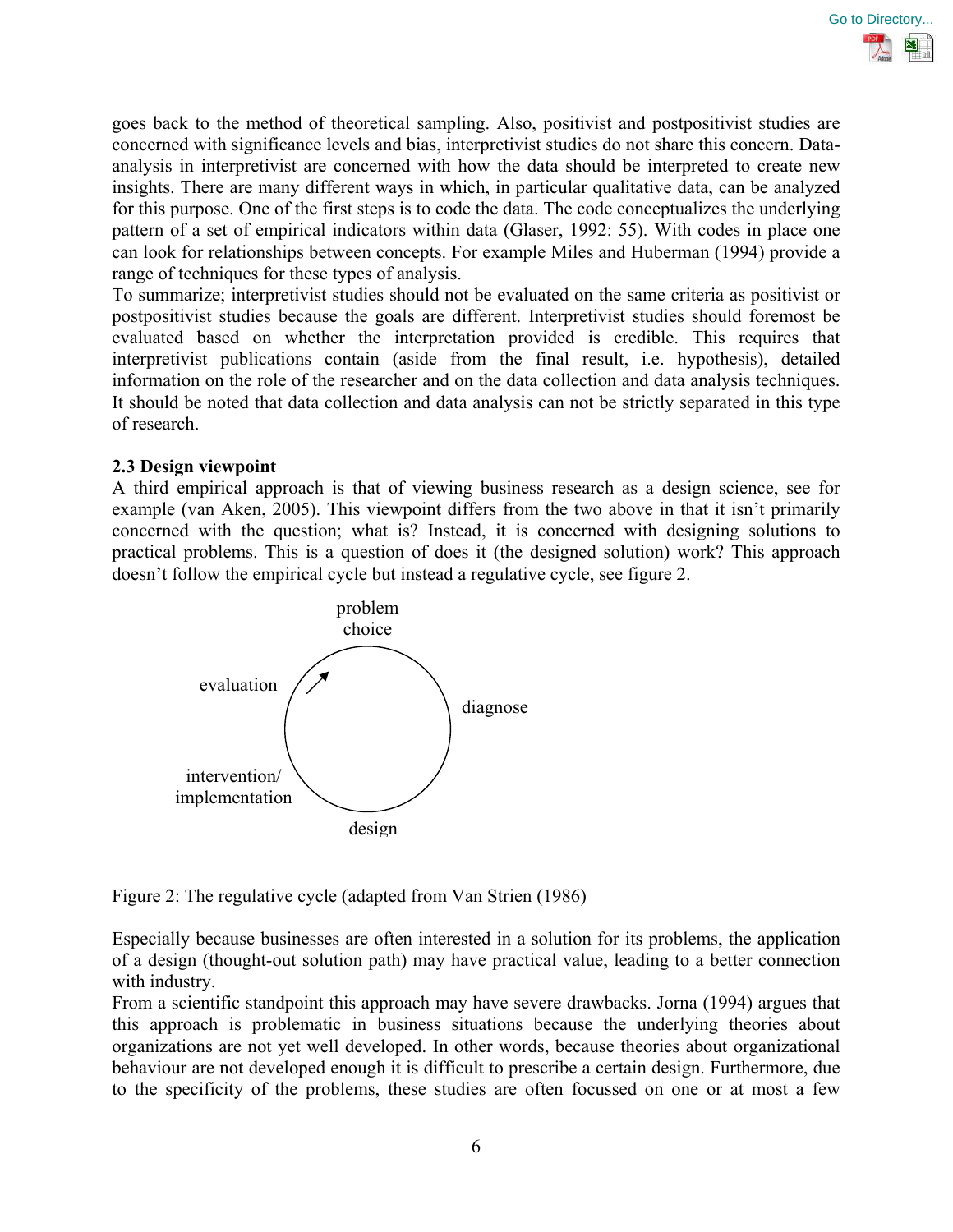

problems (cases). To allow some type of generalization from designs and their usefulness, van Aken (1994) developed the reflective cycle, see figure 3.



Figure 3: The reflective cycle (adapted from van Aken (1994)

Van Aken (1994) argues that knowledge in a 'design science' is created by the interaction between professionals (in practical field) and scientists. The professional solves practical problems and the scientist analyses how the professional solves the problem. The professional is aimed at solving one particular problem and the scientist is aimed at developing scientific knowledge that can be used to solve a class of similar problems. The reflective cycle uses a series of cases to develop design knowledge, based on a reflection of the results. Note that this is not about 'what is?' but rather 'does it work?' It is the linking of the results (the success of the implementation) back to the design. This generates knowledge about the particular design that was used. This knowledge is useful for the design of solutions application in other situations.

# *2.3.1 Goals*

The primary goal in the design of a solution is assisting companies improve their situation. This primary goal is therefore not aimed at contributing to the scientific knowledge domain. Nevertheless, important lessons can be learned from this practical problem solving that can add to the existing base of scientific knowledge. In particular the evaluation of the designed solution and the implementation of that solution can provide valuable insights.

## *2.3.2 Evaluation criteria*

What should be kept in mind in this type of study is that the primary goal is solving a practical problem. However, to make the work scientifically valuable, other evaluation criteria should be applied. The criteria for design sciences are, similar to those for interpretivist studies, less established than those for the positivist & postpositivist and modelling approaches.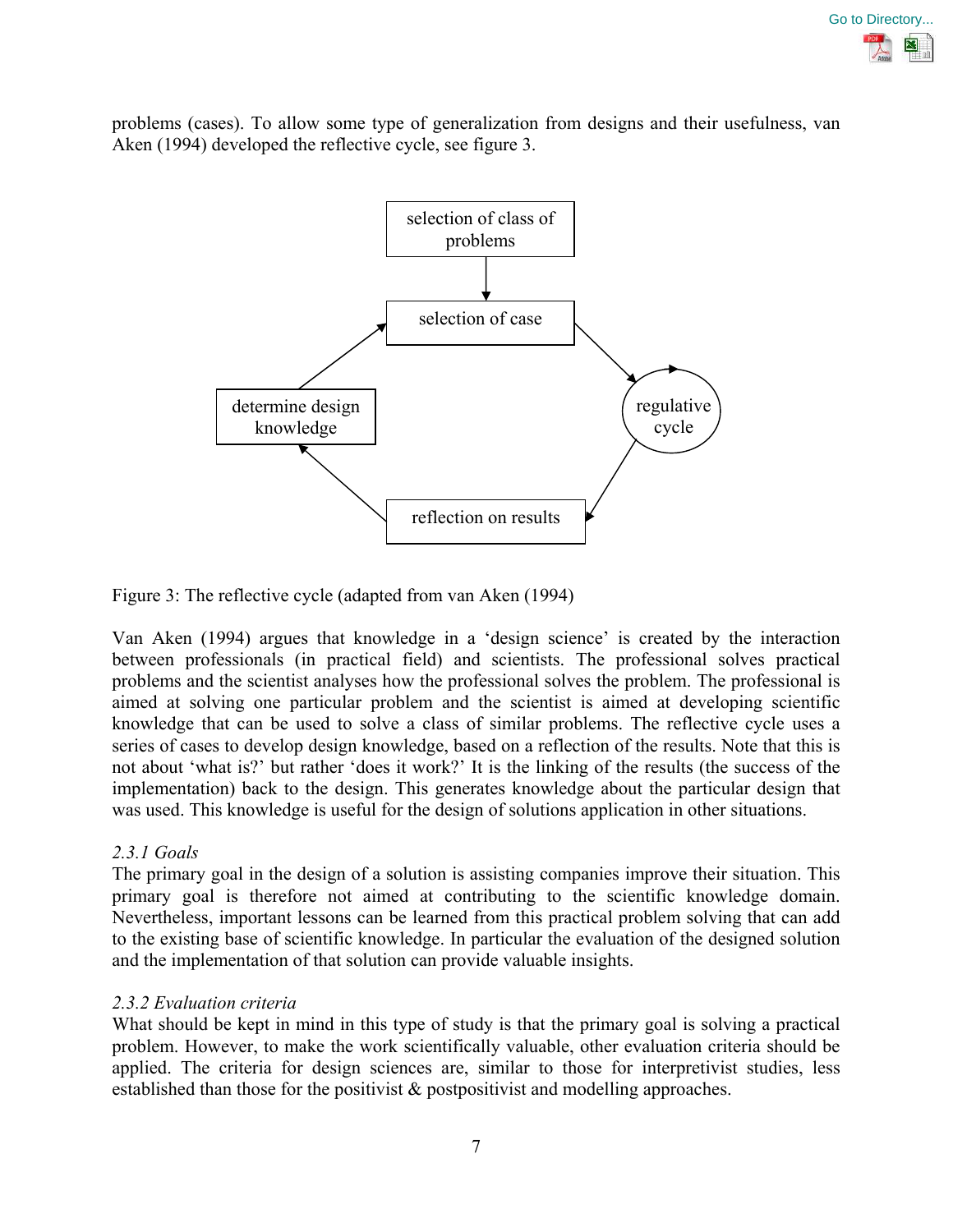

It should kept in mind that a design oriented study is foremost interested in looking at 'does it work?' rather than at 'what is reality? But, for scientific purposes criteria other than practical value are relevant. For example, assume that a company decides to change towards a lean manufacturing approach. For this need (practical problem) a plan is developed based on existing theory and this plan is implemented. If the implementation goes as planned, which implicitly means that it confirms the existing theories on lean manufacturing, then the practical value may be high but the scientific value is probably be low since it only confirms, in one setting, that which is already known. However, if a new solution is devised which has not yet been reported in the scientific literature, then the feedback on this solution can provide valuable insights to the scientific of body. This concerns not only the devised solution (did it work?) but also on reality (what is?) since previously unrecognized aspects of reality may have influenced the successful outcome of the implementation leading to the identification of 'new' variables.

Another 'mistake' made with this type of study is that researchers develop a tool or mechanism to evaluate a company's performance. This tool is applied and conclusions are drawn about the company's performance instead of about the tool. This is a fatal flaw since the study in this instance is not oriented on evaluating whether the tool works correctly but rather assumes that it does. This assumption is invalid since the tool was not tested or, in other words, the tool was not calibrated. It is like designing a new ruler, putting lines on it in a random fashion and then using this new ruler to determine the length of an object. This is an invalid method because the random lines on the ruler have not been compared with objects of known lengths (calibrating) to determine whether the ruler works appropriately.

So, what should this type of research be evaluated on? In principle, just as with other approaches, it should be evaluated on its contribution to the scientific body of knowledge. This means that foremost this type of study should make it clear how it contributes to this body of knowledge (and how it relates to the existing theory) although this aspect may not have a high priority for the company involved. Furthermore, and similar to interpretivist studies, it often deals with single case situations that provide in-depth knowledge. For the findings that occur, the criteria should therefore be similar, i.e. whether it is credible. As with interpretivist studies, this means that the role of the research as well as the data collection techniques and data analysis techniques have to be clearly communicated and are major concerns in the overall evaluation.

## **3. CONCLUSIONS**

In the recent past a number of articles have appeared that have called for more empirical research in Operations Management. In this paper, we have argued that empirical research in Operations Management can take place in three different categories: positivist & postpositivist, interpretivist, and design oriented. Each of these categories has its own assumptions and can contribute in different ways to our understanding of operations management. The three categories contain distinctly different goals and purposes and should therefore also be evaluated differently. Furthermore, we have the opinion that the three different approaches shouldn't be considered as more or less scientific but rather as a portfolio of techniques that together can help to create insight into the problems of and solutions for the field of operations management.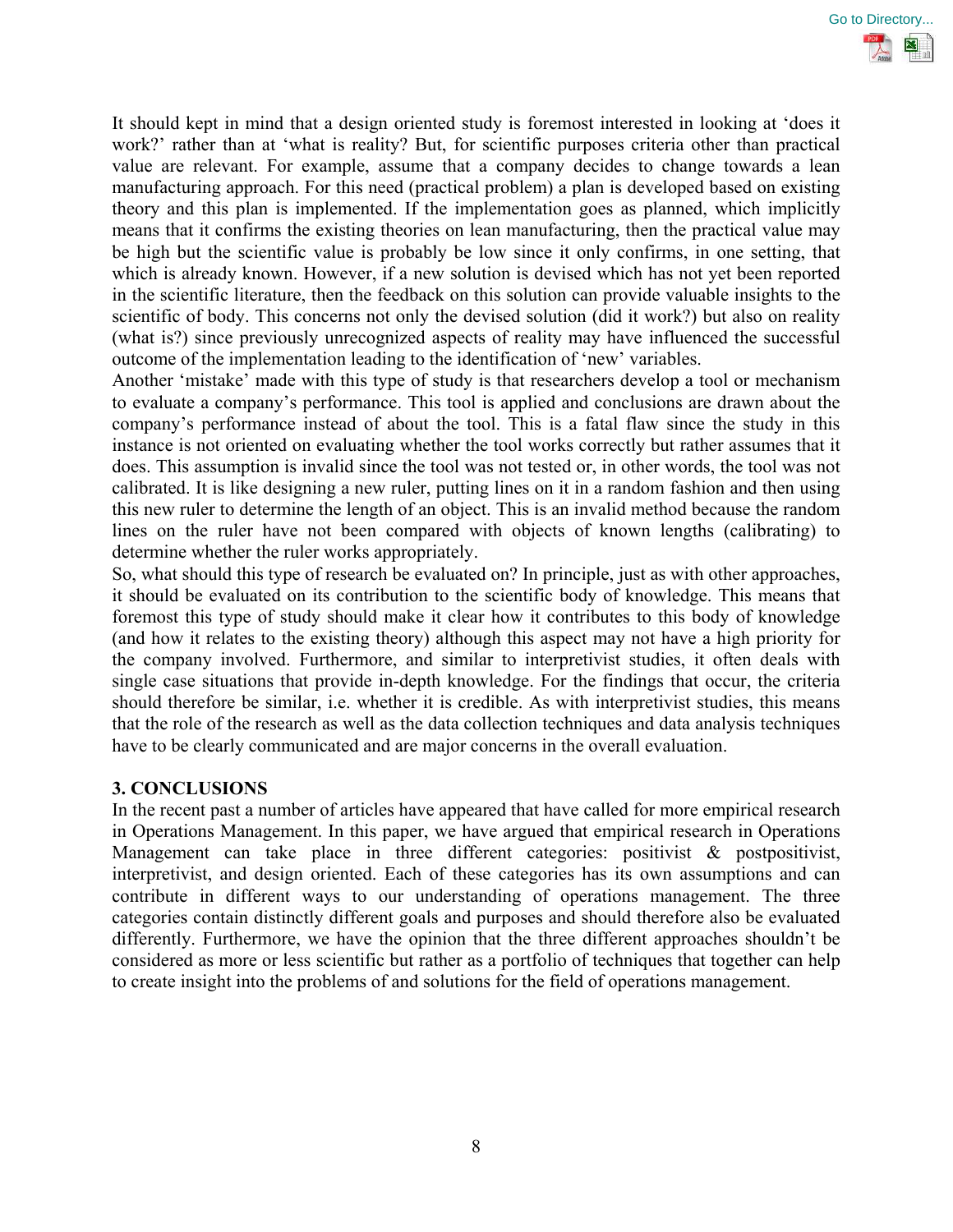

#### **REFERENCES**

- Academy of Management Journal 1998. Special research forum call for papers: knowledge transfer between academics and practitioners. *Academy of Management Journal*, 41: 746.
- Agrawal, V.K. 2002. Constituencies of journals in production and operations management: implications on reach and quality. *Production and Operations Management*, 11 (2): 101- 108.
- Aken, J.E. van 1994. De bedrijfskunde als ontwerpwetenschap, De regulatieve en reflectieve cyclus. *Bedrijfskunde*, 66 (1): 16-26.
- Aken, J.E. van 2005. Management research as a design science: articulating the research products of mode 2 knowledge production in management. *British Journal of Management.* 16: 19-36.
- Andrew, C.H. and Johnson, G.A. (1982), 'The crucial importance of production and operations management', *Academy of Management Review,* Vol. 7, No. 1, pp. 143-147.
- Ansari, A., Lockwood, D. and Modarress, B. 1992. Characteristics of periodicals for potential authors and readers in production and operations management. *International Journal of Operations and Production Management,* 12 (6): 56-65.
- Barman, S., Hanna, M. D. and LaForge, R.L. 2001. Perceived relevance and quality of POM journals: a decade later. *Journal of Operations Management,* 19: 367-385.
- Bengtsson, L., Elg, U. and Lind, J.E. 1997. Bridging the transatlantic publishing gap: how North American reviewers evaluate European idiographic research. *Scandinavian Journal of Management,* 13 (4): 473-492.
- Denzin, N.K. and Lincoln, Y.S. (eds.) 1994. *Handbook of qualitative research*. Thousand Oaks, CA: Sage Publications.
- Flynn, B.B., Sakakibara, S., Schroeder, R.G., Bates, K.A. and Flynn, E.J. 1990. Empirical research methods in operations management. *Journal of Operations Management*. 9(2): 250-284.
- Glaser, G.B. 1978. *Theoretical sensitivisty.* Mill Valley: Sociology Press.
- Glaser, G.B. 1992. *Emergence vs forcing, Basics of grounded theory analysis.* Mill Valley: Sociology Press.
- Gorman, M.F. and Kanet, J.J. 2005. Evaluating operations management-related journals via the author affiliation index. *Manufacturing & Service Operations Management*, 7 (1): 3-19.
- Groot, A. de 1969. *Methodology: Foundations of Inference and Research in the Behavioral Sciences*, Belgium: Mouton & Co.
- Guba, E. G. & Lincoln, Y. S. 1994. Competing paradigms in qualitative research. In N. K. Denzin & Y. S. Lincoln (Eds.), *Handbook of qualitative research*: 105-117. Thousand Oaks, CA: Sage Publications.
- Gummesson, E. 1991. *Qualitative methods in management research.* Revised edition. Newbury Park, CA: Sage Publications.
- Janesick, V.J. 1994. The dance of qualitative research design. In N. K. Denzin & Y. S. Lincoln (Eds.), *Handbook of qualitative research*: 209-219. Thousand Oaks, CA: Sage Publications.
- Jick, T.D. 1979. Mixing qualitative and quantitative methods: triangulation in action. *Administrative Science Quarterly*. 24: 602-611.
- Jorna, R.J. 1994. Een nieuwe inhoud voor de bedrijfskunde. Waarom de bedrijfskunde geen technische wetenschap is. *Bedrijfskunde*, 66 (1): 36-44.